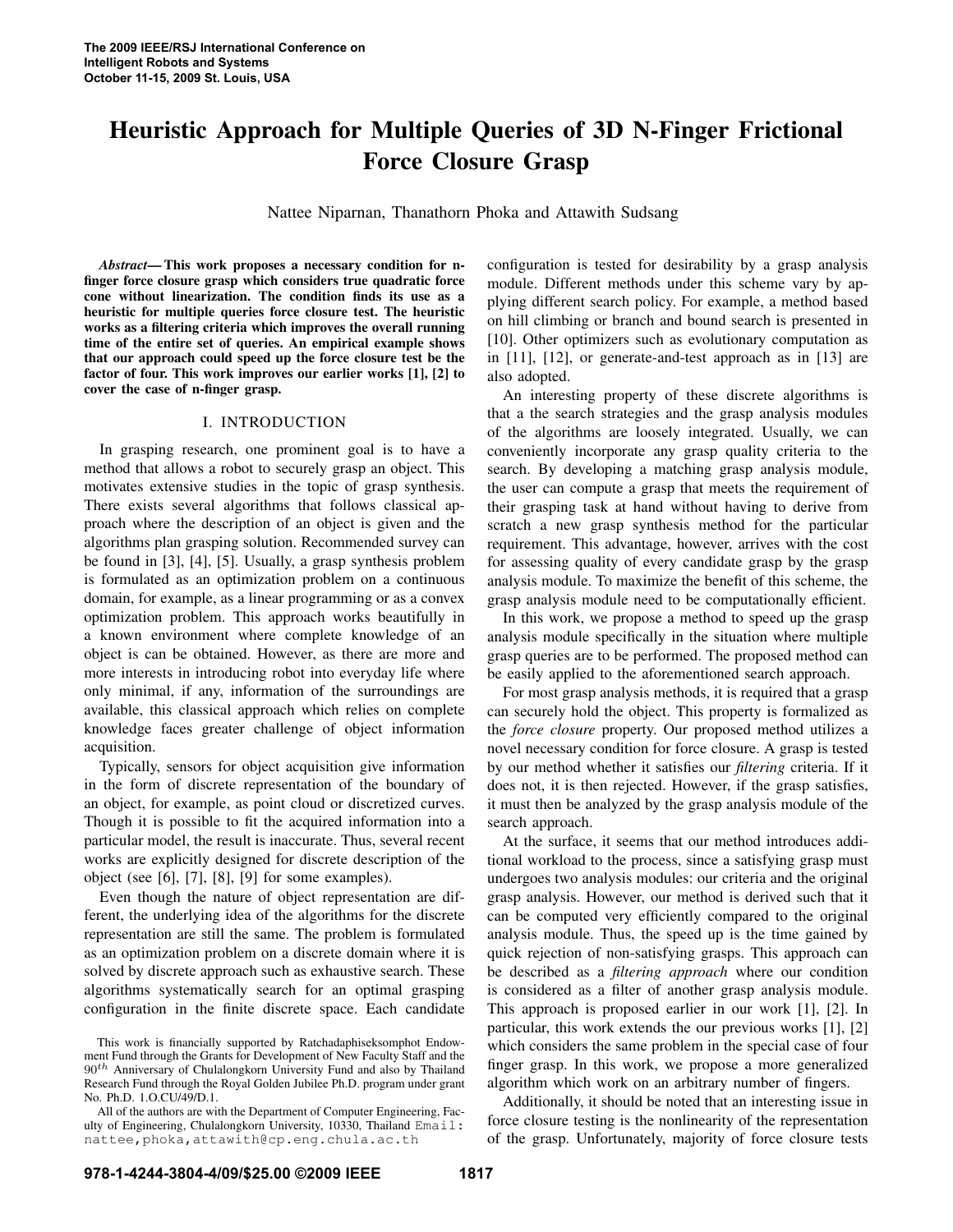do not directly deal with the issue but choose to avoid this hindrance by introducing linearity into the problem at the cost of some noticeable incompleteness. See for example the condition of  $\theta$ -positively span in [14], [15] or several conditions based on the linearization of the friction model [16], [17]. It is the work of Han *et al.* [18] that tackles this nonlinearity problem directly using convex optimization method. However, it comes with the cost of running time since convex optimization takes considerable amount of computation power. Our proposed condition considers directly the nonlinear friction cone without linearization thus providing additional completeness, i.e., its necessity is indeed complete.

the main contribution of the paper is a new necessary condition of 3D n-finger force closure which considers directly the nonlinear friction cone without simplification into m-sided pyramid. The condition, geometrically derived from the nonlinear friction model, can be reduced to the existing problem of 2D n-finger force closure where several existing algorithms have been proposed. It is based on the fact that a force closure grasp must be able to exert wrenches that positively span the torque space (the reverse is not necessarily true).

The rest of the paper is organized as follows. Section II briefly describes past background of grasping In Section III, we describe the novel necessary condition that is used as the heuristic for our force closure test. The implementation of the condition is discussed in Section IV. In Section V we present numerical examples comparing efficiency gained by our approach. Finally, Section VI concludes our work.

## II. GRASPING BACKGROUND

A grasp is defined by a set of contact points, each of which is represented by a position and an inward normal vector. Force closure is a binary property for a grasp that is able to counter any external disturbance to the grasped object. Effect of contact points or external disturbance on the object is represented by a force vector and a torque vector. To represent a force and a torque simultaneously, a force  $f = (f_x, f_y, f_z)$  and a torque  $\tau = (\tau_x, \tau_y, \tau_z)$  are combined into an entity called *wrench*  $\mathbf{w} = (f_x, f_y, f_z, \tau_x, \tau_y, \tau_z) \in$  $\mathbb{R}^6$ .

We associate each contact point with a set of wrenches exertable by the contact point. A grasp is said to achieve force closure when its contact points are able to produce any wrench in the wrench space  $\mathbb{R}^6$ . Usually, it is assume that a contact point can exert arbitrary magnitude of force. Thus, a set of wrenches are said to achieve force closure when their positive linear combination can produce a wrench in every direction in the space. The term  $\mathbb{R}^n$ -positive span is used to represent such property.

*Definition 2.1:* A set of *n* wrenches  $\{w_1, \ldots, w_n\}$  *positively spans*  $\mathbb{R}^n$  if and only if, for any vector v in  $\mathbb{R}^n$ , there exists nonnegative constants  $\alpha_1, \ldots, \alpha_n$  such that  $v =$  $\alpha_1 \mathbf{w}_1 + \ldots + \alpha_n \mathbf{w}_n$ .

This work assumes hard contact with Coulomb friction model. A torque from a hard contact must be the result of the



Fig. 1: Example of vectors that satisfied Proposition 3.1. (a) the vectors do not positively span the space. (b) the vectors positively span the space.

applied force only. As a result, a contact point at  $p$  that exerts a force f can be represented by a wrench  $w = (f, p \times f)$ . Coulomb friction model indicates that a contact point can exert some tangential force without slippage. The maximum ratio between the magnitude of tangential force and the magnitude of the force in the normal direction is indicated by the frictional coefficient  $\mu$  between the object and the contact point of the grasping finger. In other words, the net force exerted by a non-slipping contact must lie in a cone at the contact point whose axis lies in the normal direction and its half angle <sup>1</sup> is given by  $\theta = \tan^{-1}(\mu)$ . This force cone is referred to as *friction cone*.

## *A. Preliminaries and Notations*

We denote by  $int(\cdot)$  the interior function. Let P be an arbitrary plane through the origin in  $\mathbb{R}^3$ . The plane P can be described by its normal vector *n*. Formally,  $P = \{x | x$ .  $n = 0$ . We say that a vector x is on the positive (resp. negative) side of P when the sign of  $x \cdot n$  is positive (resp. negative). Two vectors are said to be on different sides of P when one of them is on the positive side and the other is on the negative side. Additionally, let us refer to the set of all positive combinations of members in a vector set W (i.e.,  $\{\sum \alpha_i \mathbf{v}_i | \alpha_i \geq 0, \mathbf{v}_i \in W\}$  as a *positive span* of W.

## III. NECESSARY CONDITION FOR N-FINGER FORCE CLOSURE GRASP

In this section, we present a necessary condition of force closure for an n-finger grasp. First, we introduce a proposition which is the basis of our condition. This proposition considers the property of positively span.

*Proposition 3.1:* A necessary condition for a set of vectors to positively span  $\mathbb{R}^n$  is that the projection of the vectors on any subspace  $\mathbb{R}^{k \le n}$  must positively span the subspace.

It is clear that the condition is necessary. Figure 1 illustrates two examples that satisfy the condition in Proposition 3.1 where the first one actually does not achieve force closure while the second one does.

Our condition for n-finger is the application of Proposition 3.1 on the wrench space. One interesting subspace of the

<sup>&</sup>lt;sup>1</sup>the angle between the normal and the vector on the boundary of the cone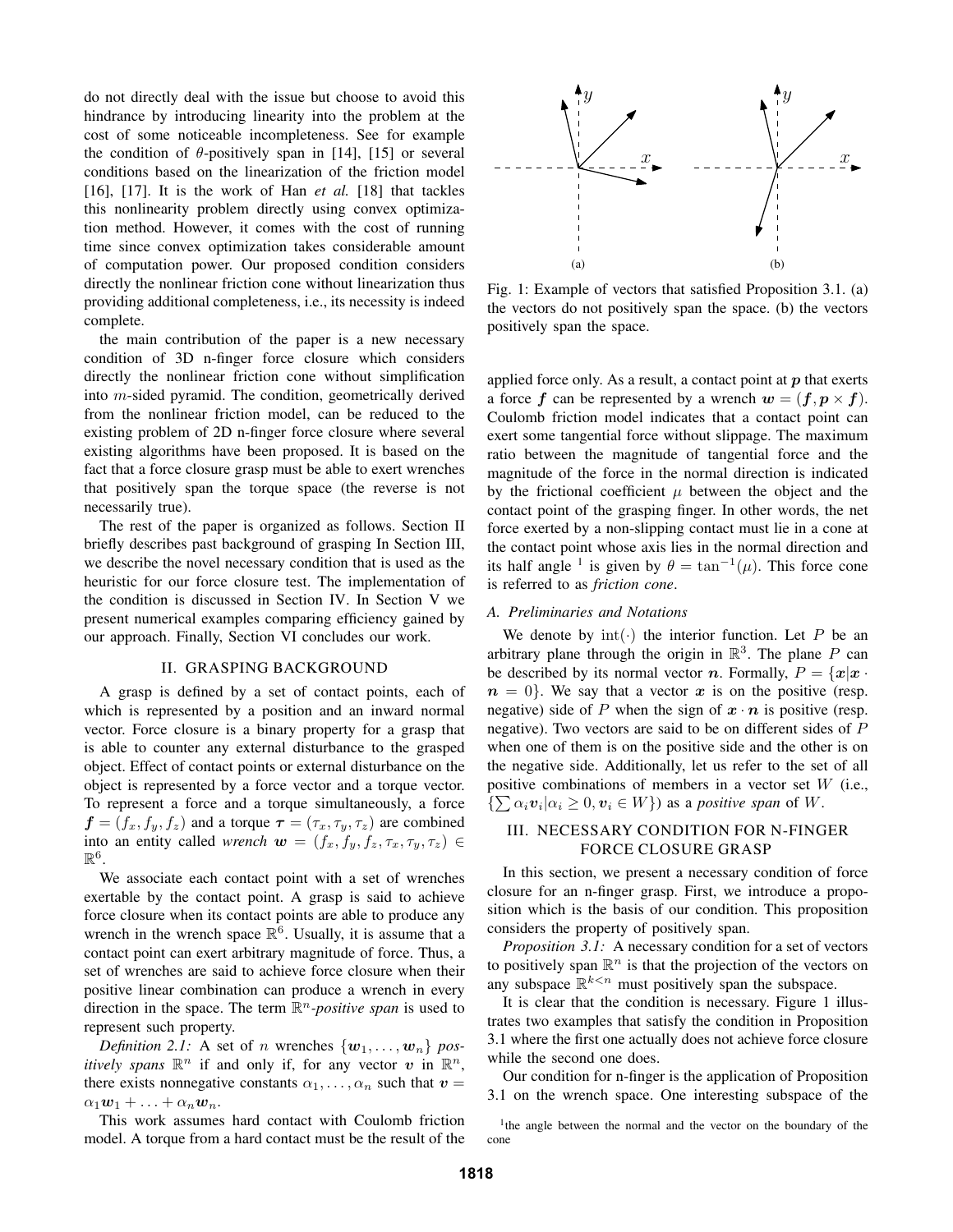wrench space is the torque space which is  $\mathbb{R}^3$ . Our condition checks whether the set of wrenches associated with the contact points positively span the torque space. When the wrenches fail to positively span the torque space, Proposition 3.1 the wrenches definitely fail to achieve force closure.

It should be noted that any subspace can be used in Proposition 3.1. Intuitively, a larger subspace more closely represent the actual wrenches set thus there is a strong preference on a large subspace. However, larger subspace requires more computational effort. One must select an appropriate trade-off between the choice of the subspace and the time required to determine the positively spanning of the projection of the wrenches. In this work, the torque subspace is chosen mainly because the torques of force cones exhibit a special property which allow us to efficiently test whether they positively span the torque space. The property of the torque and the test are described in Section IV.

An interesting property of a torque is that its varies according to the choice of the origin, although the force closure property as a whole is invariant to the relocation of the origin. It is possible that for some choice of the origin, a non force closure grasp may have its wrenches positively span the torque space. See for example the planar case in Figure 2. In the figure, it is clear that the contact points generate only counterclockwise torques when the origin is located at A. However, when the origin is located at B, the contact points generate both clockwise and counterclockwise torques, thus positively span the torque space. When there exist any choice of the origin such that the respective torque set does not positively span the torque space, the grasp definitely does not achieve force closure.

This implies that a torque should be tested respect to several choices of origins to improve the chance that the nonpositively spanning of torque space is detected. However, any additional choice of origin requires additional computational effort. In our work, we limit the test to two choices of origin which are the points coinciding with two contact points. By making the origin coincide with a contact point, the torque associated with that contact point is null. This further increase the chance that we can detect non force closure grasp and also reduce the number of vector we have to considered. The two contact points chosen as the origin are the point lying closest to and the point lying furthest from point  $q$ . The point  $q$  is an arbitrary point lying outside the convex hull of all contact points. The point  $q$  can be simply computed by taking the coordinate of a contact point with minimal  $x$  coordinate and minus that coordinate with  $(1, 0, 0).$ 

Here we describe our necessary condition for force closure. Let the contact point be located at  $p_1, \ldots, p_n$  and let  $T_i$  be the set of torques associated with the contact point at  $p_i$ . Let q be the point lying outside the convex hull of all contact points. We define  $p_{near}$  and  $p_{far}$  to be the contact point being closest and furthest to  $q$ . Our necessary condition for n-finger force closure grasp is as follows.

1) Let the origin be located at  $p_{near}$ ;  $\{T_1, \ldots, T_n\} \backslash T_{near}$ must positively span the torque space.



Fig. 2: Choices of origin resulting in different torque.

2) Let the origin be located at  $p_{far}$ ;  $\{T_1, \ldots, T_n\} \backslash T_{far}$ must positively span the torque space.

## IV. R<sup>3</sup>-POSITIVE SPAN OF TORQUE COMPONENTS

This section examines the geometric relationship between the torque space and the friction cones. We also introduce a novel method to test whether torque sets of an arbitrary number of force cones positively span the torque space. This is the implementation of our condition given at the end of the previous section.

## *A. Torque Sets of Force Cones*

The content in this section simply retells the essential result from our previous work [1].

Let us denote by  $T_i$  the set of all torques generated by all forces in  $F_i$  (which is the friction cone of  $p_i$ ), i.e.,  $T_i =$  ${\{p_i \times f | f \in F_i\}}$ . Since any torque  $p_i \times f$  is obviously perpendicular to  $p_i$ ,  $T_i$  must lie on the plane through the origin and perpendicular to  $p_i$ . Let us call this plane  $P_i$ .

To describe how  $T_i$  occupies  $P_i$ , let us consider a plane  $P_f$  through the origin that contains  $p_i$  and intersects with  $F_i$ . Observe that a torque generated by any force in  $P_f \cap F_i$ (a slice of  $F_i$  on  $P_f$ ) must lie in the direction parallel to the normal of  $P_f$ . The idea is to consider all possible planes  $P_f$  so that all forces in  $F_i$  can be taken into account (see Figure 3a). With this idea, it can be shown that  $T_i$  lies on  $P_i$ in two different ways: 1)  $p_i$  is not in  $\text{int}(F_i)$ . As the plane  $P_f$  rotates around  $p_i$  and continuously sweeps through  $F_i$ , correspondingly generated torques continuously sweep  $P_i$ . As a result, the resulting torques,  $T_i$ , form a fan of torques, i.e., the set of all positive combinations of two boundary torques. 2) When  $p_i$  is in  $int(F_i)$ ,  $T_i$  covers the entire plane  $P_i$ . This is the case because for each possible  $P_f$ , resulting torques span two opposite directions on  $P_i$ . Since  $P_f$  in this case intersects with  $F_i$  in all orientations around  $p_i$ , resulting torques cover all directions in  $P_i$ .

To compute the resulting fan of case 1, it is necessary to identify the two boundary torques of the fan. Since each of these torques is generated when  $P_f$  touches  $F_i$ , let us describe how to compute the corresponding forces  $f_a, f_b \in F_i$  at which this event occurs. Let  $\Pi$  be the plane lying perpendicular to  $n_i$  at the distance  $p_i \cdot n_i$  from the origin. Consider the intersection of  $\Pi$  with  $F_i$  and the lines through the vectors  $n_i, p_i, f_a, f_b$ . Figure 3b illustrates this intersection as observed on  $\Pi$ . From the figure,  $\boldsymbol{f}_a$  and  $\boldsymbol{f}_b$ can be determined from the angle  $\phi$ . Let A and B be the intersection on  $\Pi$  of the line through  $p_i$  and the line through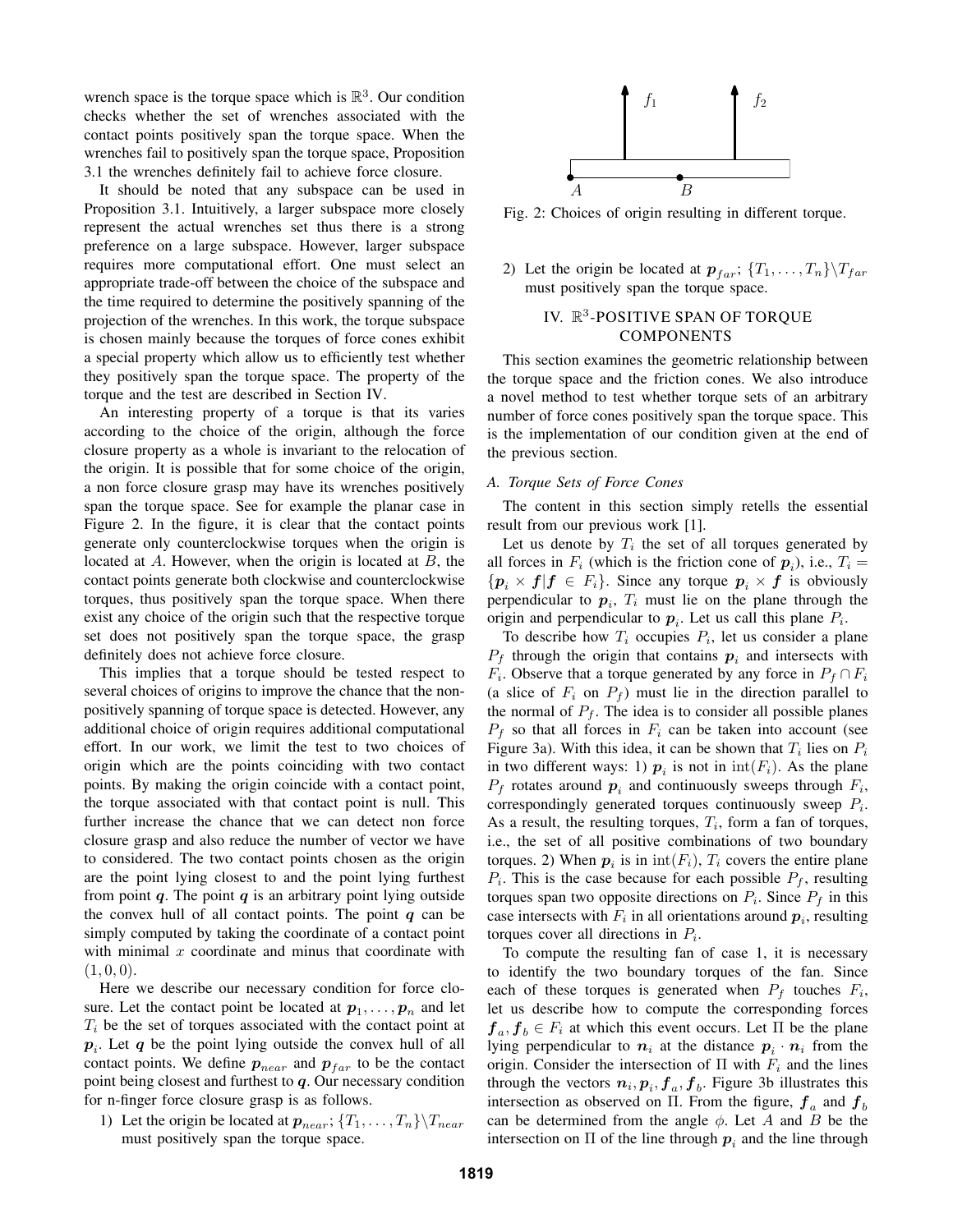

Fig. 3: (a) A force cone  $F_i$  and its position vector  $p_i$ . The curved line represents plane  $P_i$  which is perpendicular to  $p_i$ . The plane  $P_{fa}, \ldots, P_{fd}$  are planes through the origin that contains  $p_i$  and intersects  $F_i$ .  $P_{fa}$  and  $P_{fd}$  tangentially touch  $F_i$  and the intersection of which is  $f_a$  and  $f_b$ , respectively. Vector  $\tau_a, \ldots, \tau_d$  represents the direction of torque generated from  $P_{fa}, \ldots, P_{fd}$ , respectively. (b) The plane  $\Pi$ , lying perpendicular to  $n_f$  at the distance  $p_i \cdot n_i$  from the origin. The radius of the boundary of the cone is  $r = \tan(\theta)(p_i \cdot n_f)$ . The angle  $\phi$  equals to  $arccos(r/|AB|)$ .

 $n_i$ , respectively. The angle  $\phi$  is equal to  $arccos(r/|\overline{AB}|)$ where  $r$  is the radius of the circle from the intersection of  $F_i$  and  $\Pi$ , i.e.,  $r = \tan(\theta)(\mathbf{p}_i \cdot \mathbf{n}_i)$ .

## *B. Positively Span of Torque Sets*

In section IV-A, it is established that a torque set of a force cone is either a fan (a positive span of two vectors) or a plane, both in 3D torque space. This finding is very crucial because it indicates that, in the case that all torque sets are fans, there are finite number of vectors that describes the torque set of the grasp. Even though the original force cone is a quadratic cone, the associated torque set is simply a linear fan.

When all torque sets are fans, the problem is simply to test whether a finite number of boundary vectors of the fans positively span the space. It should be noted that this problem is exactly the same as the problem of 2D n-Finger force closure test. This means that we can utilize several methods that are proposed for positively spanning test. For example, the GJK algorithm [19] which was suggested for force closure test in [20], the Q-Distance method [16],

the ray shooting method of Liu [17] or the Quick Hull algorithm [21], all can be used to solve this problem. From our preliminary study, the ray shooting algorithm yields best performance for our framework.

The remaining case is when some torque sets are planes. When a torque set is a plane, if there are at least one other torque lying on each side of the plane, they positively span the space. Hence, for each torque set that is a plane, we simply test whether the other torque sets which are fan have their boundary vectors lying on the different side of the plane. and whether the other torque set which a plane . For the other torque sets that are also planes, we simply test whether they are not parallel to the original plane.

As a final note to this section, we provide analysis on the computational complexity of this implementation. It should be noted that computing the torque set requires constant time for each finger. In the case of torque fans, each fan is described by two vectors. So, the time to compute the vectors of torque fans is  $O(n)$ , where n is the number of finger. To actually test these vectors, the time depends on the plug-in method. For the case that some torque set is a plane. Let  $k \leq n$  denote the number of a torque plane. We have to test every other torque set with each plane using a constant time. Hence, the time used in this case is  $O(kn)$ . Notice that, usually, the time used to perform the plug-in method dominates this small time complexity.

#### V. NUMERICAL EXAMPLE

Our presented condition and implementation are introduced as a filtering criteria which guarantees that a nonsatisfying grasp does not achieve force closure while the force closure property of a satisfying grasp is undetermined. An additional complete method is therefore needed to test these satisfying grasps. We will refer to a satisfying grasp that turns out to be non-force closure grasp as a false positive. Our condition sacrifices completeness in favor of an efficiency in rejection. To benefit from the condition, the time additionally taken by our condition in the case of false positive must be offset by the time saved from the reduced number of performed complete methods.

To help justify the benefit of our approach, we compare two grasp analysis frameworks: a canonical framework which uses a complete method to assert force closure and our filtering approach which uses the same complete method together with our presented condition as a filtering criteria. We select a complete test for force closure presented by Han *et al.* [18] for comparison. The method in [18] is selected because it considers directly the quadratic friction cone without linearization, yielding most theoretical accuracy. Figure 4 illustrates the flowchart of both methods.

## *A. Method for Force Closure Test by Han* et al. *[18]*

Briefly speaking, the method of Han *et al.* formulates the problem as an *LMI feasibility problem*. A grasping configuration is described by a vector  $x =$  ${x_{11}, x_{12}, \ldots, x_{ij}, \ldots, x_{nm}}$  and a mapping matrix G. The component  $x_{ij}$  of vector  $x \in \mathbb{R}^{mn}$  indicates the magnitude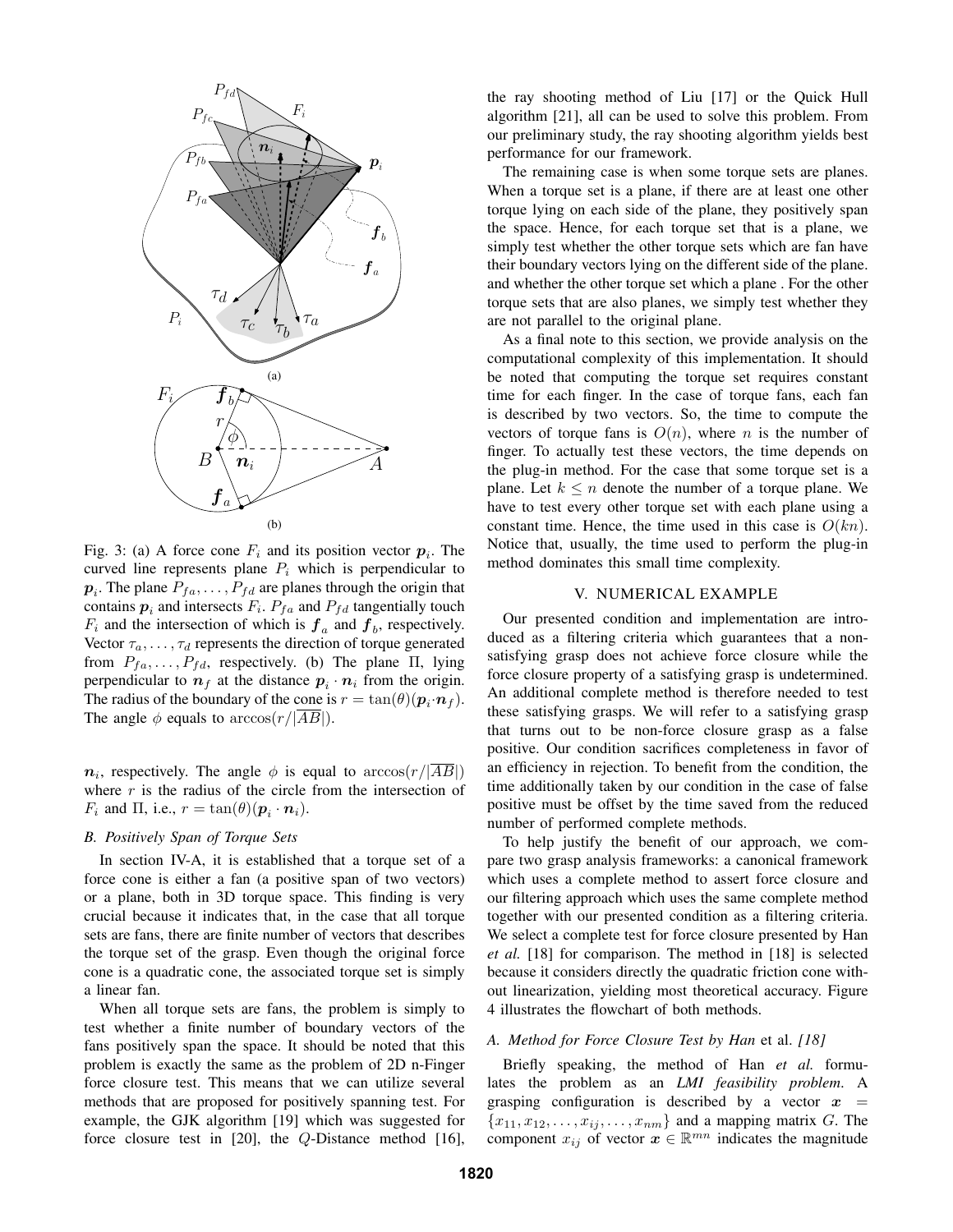

Fig. 4: Flowchart of force closure testing method. (a) The method of Han *et al.* (b)The method of Han *et al.* with our condition (described at the end of Section III) as a filtering criteria.

of  $i^{th}$  component of intensity vector at  $i^{th}$  contact point and  $n, m$  indicates the number of contact point and the number of components of intensity vectors. In the case of a hard contact with friction, the intensity vector is the force vector which has three components. The matrix  $G \in \mathbb{R}^{6 \times mn}$  transforms  $x$  into a wrench. The resulting wrench is equal to  $Gx$ . A nontrivial solution to  $Gx = 0$  indicates an equilibrium grasp. We let  $V$  be a matrix whose columns are basis vectors of the null space of  $G$ . Hence, an equilibrium grasp can be written as  $x = Vz$  where z is a free variable.

Based on the work of Buss *et al.* [22], the Coulomb Friction model can be represented in the form of LMI as  $P(x) \geq 0$  where  $\succeq 0$  denotes semi-positive definiteness. When the inequality is written as positive definite condition, i.e.,  $P(x) > 0$ , the force is restricted to lies in the interior of the friction cone. Since non-marginal equilibrium implies force closure, force closure test can be asserted from whether  $P(Vz) > 0$  has an admissible solution. This inequalities can be solved by a traditional convex optimization technique.

## *B. Comparison and Result*

We provide an empirical comparison in the scenario of force closure grasp identification: given an object described by a set of discrete contact points, the task is to identify

TABLE I: Result of the Experiment

| Objects | Time (seconds) |          |                |
|---------|----------------|----------|----------------|
|         | Unfiltered     | Filtered | Speedup Factor |
| (a)     | 1.174.06       | 395.82   | 2.97           |
| (b)     | 1.342.35       | 262.37   | 5.12           |
| (c)     | 1,365.37       | 451.52   | 3.02           |
| (d)     | 466.73         | 98.18    | 4.75           |
| (e)     | 1.065.49       | 278.31   | 3.83           |
| (f)     | 442.11         | 82.98    | 5.33           |
| Avg     | 976.02         | 261.53   | 4.17           |

force closure grasps randomly generated from the object.

The comparison is conducted on the six test objects shown in Figure 5. For each object, we randomly generate 100,000 configurations of 6 fingered grasp. The friction coefficient is assumed to be  $tan(10°)$ . Both methods are implemented in C++ using the convex optimization package *maxdet* [23] and the linear algebra package *LAPACK* [24]. The comparison is run on Intel Core 2 Quad Q6600 machine with 2GB of memory.

The result of the comparison is shown in Table I. The second and the third column show the actual running time of the method in [18] and the filtered version, respectively. Speedup factor is given in the forth column. It can be seen that by using our method as a filtering criteria, we could speed up the running time by the factor of approximately four on average.



Analysis shows that the benefit of our method on filtering approach is affected by three subjects. The first is the difference of the time used for our filtering method and that of the complete analysis method. This difference is the time saved for each rejected non force closure grasp. The second subject is the ratio between the number of grasps not satisfying the condition and the total number non force closure grasps, i.e., the *specificity* [25] of our method. A high specificity indicates that a large fraction of non force closure grasps are correctly identified by the filtering criteria, and the computational effort is saved by the difference between that of the criteria and that of the complete method. Finally,